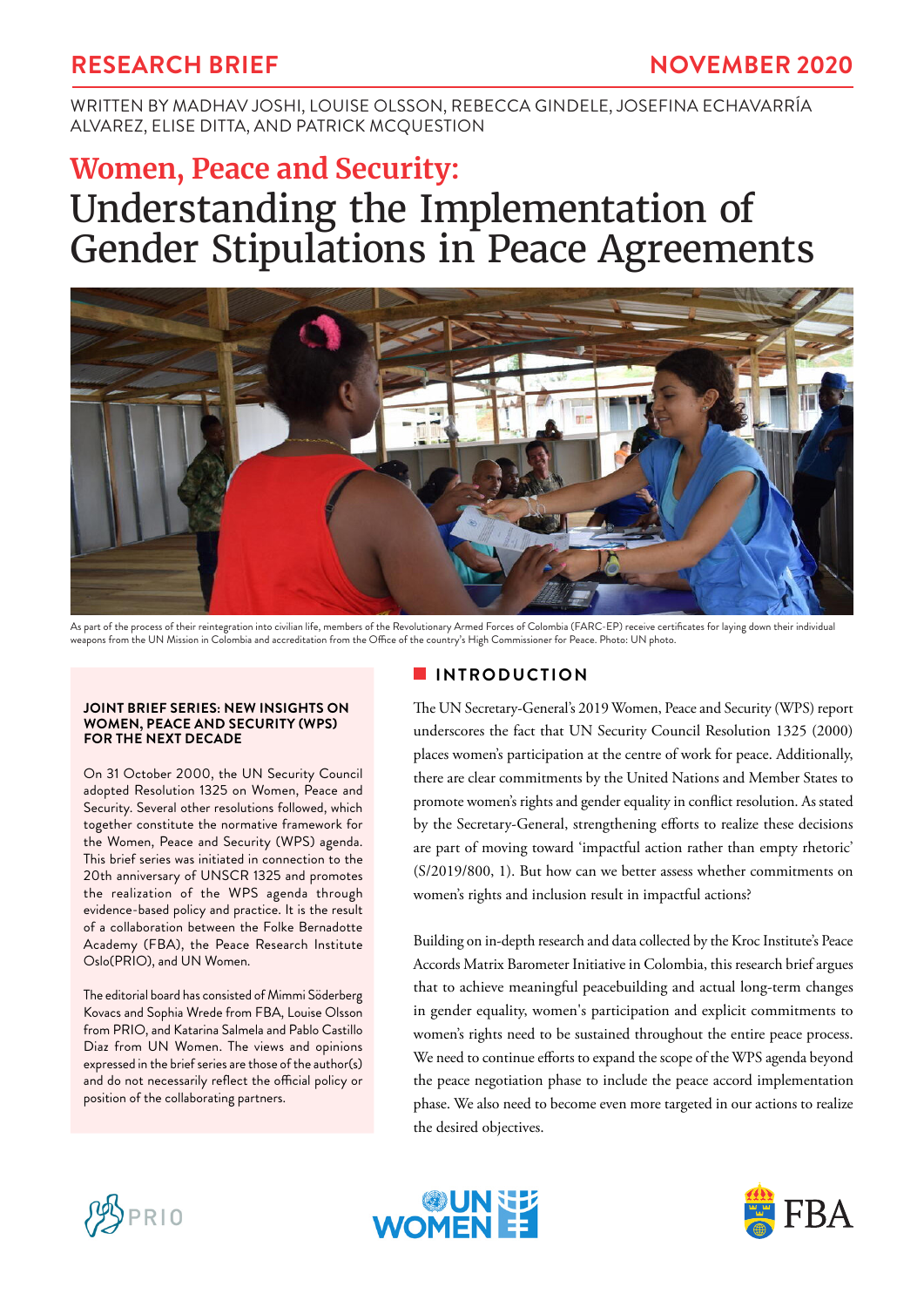This research brief presents lessons from Colombia's Final Accord to End the Armed Conflict and Build a Stable and Lasting Peace (hereafter, the Final Accord). These lessons were identified through a rigorous approach that provides useful metrics to evaluate the social, political, and economic consequences of specific actions. The Final Accord, adopted in 2016, has become an example of not only the role women can play during the negotiation process but also how women's rights and gender equality concerns can be explicitly included in an agreement, referred to here as 'gender stipulations' or 'gender provisions'. In the ongoing implementation process, however, it is apparent that not all gender stipulations have been realized to the same extent. To better understand why this is the case, we begin by discussing the current state of implementation of different categories of gender stipulations in the Colombian Final Accord. To promote nuance on how to achieve long-term change, this brief then looks closer at ongoing implementation in three of the key areas outlined in the UN Secretary-General's report: a) improving women's economic rights through the implementation of provisions on rural reform; b) addressing security guarantees through provisions on protection mechanisms for women social leaders and human rights defenders; and c) strengthening the participation of women from different segments of society at the sub-national level through provisions on verification and monitoring of progress. A central lesson from the Colombian implementation process is the fact that the Kroc methodology

was created through dialogue with Colombian state actors and a broad range of women's organizations working on peace process issues. In this way, the method forged a consultative space to identify and monitor gender stipulations in peace implementation and demonstrated the rigour necessary to measure WPS-related issues in implementation processes.

#### **IMPLEMENTING GENDER STIPUL ATIONS**

The Barometer Initiative in Colombia identifies and tracks 578 specific stipulations in the Final Accord. As can be seen in Figure 1, these stipulations can be divided into six points: end of conflict, rural reform, political participation, victims, illicit drugs, and implementation verification. Of the 578 stipulations, 130 (22.5 per cent) are specific measures for gender equality or mechanisms for the participation and representation of women in the implementation process; the other 77.5 per cent are not gender-specific. As can also be seen in the figure, the proportion of gender stipulations across the six points in the peace agreement varies significantly.

Over time, the implementation of gender stipulations has advanced very differently from non-gender stipulations. The data as of November 2019 indicate that 25 per cent of all 578 stipulations have been completed, 12 per cent are at the intermediate implementation stage, 30 per cent have

| End of the Conflict (140) | Rural Reform (104)                  |                    | Victims (90)              | Implementation and<br>Verification (84) |                    |
|---------------------------|-------------------------------------|--------------------|---------------------------|-----------------------------------------|--------------------|
|                           |                                     |                    |                           |                                         |                    |
|                           |                                     |                    |                           |                                         |                    |
|                           | Non-Gender (62.5%)                  | Gender<br>(37.5%)  |                           |                                         |                    |
|                           | <b>Political Participation (94)</b> |                    | Non-Gender (87.78%)       | Non-Gender (92.86%)<br>Gender (7.14%)   |                    |
|                           |                                     |                    | Gender (12.22%)           |                                         |                    |
| Non-Gender (82.86%)       |                                     |                    | <b>Illicit Drugs (66)</b> |                                         |                    |
| Gender (17.14%)           | Non-Gender (67.02%)                 | Gender<br>(32.98%) | Non-Gender (71.21%)       |                                         | Gender<br>(28.79%) |

*Figure 1. The distribution of stipulations for each point in the Colombian Final Agreement*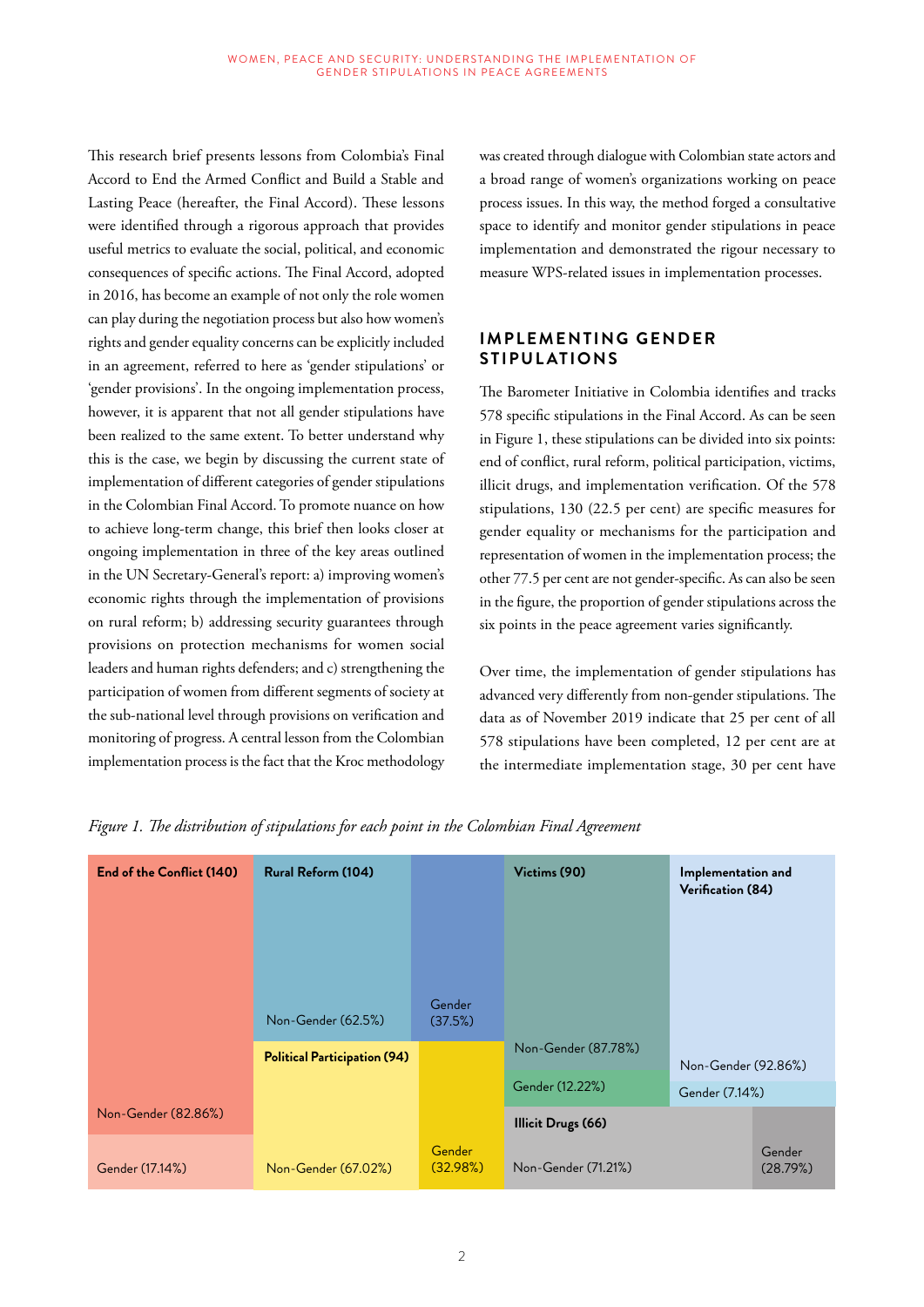been implemented minimally, and another 33 per cent are yet to be initiated. In comparison, for gender stipulations, only 9 per cent (out of 130) have been completed, 12 per cent are at the intermediate implementation stage, another 41 per cent have been minimally implemented, and 47 per cent are yet to be initiated. In short, the gender stipulations are falling behind in terms of implementation, and a higher percentage of gender stipulations are yet to be initiated. As we see in Figure 2, one potential reason for this gap is that many of the stipulations that were completed in the first three years after the agreement reflected more short-term conflict termination commitments, such as the process of disarmament and demobilization, a category of commitments that did not include a large number of gender stipulations. In contrast, many of the gender stipulations have to do with structural reform and societal transformation, which have timelines of 10 to 15 years for completion. However, this gap is still worth highlighting. Although the long-term priorities are meant to be achieved gradually, long periods without the initiation of reforms can produce negative cascading effects in the implementation of related gender provisions affecting women's agency.

In addition, it is noticeable in Figure 2 that there is variation between different categories of gender stipulations. For example, in the area of 'rural reform' we find the most gender stipulations, but also the highest percentage of general stipulations that are yet to be initiated. 'Political participation', one of the substantive points of the Final Accord that provides for security guarantees and mechanisms for political participation, has the second-highest number of gender stipulations. While only 3 per cent of gender stipulations have been implemented in this category compared to 12 per cent of all the category's stipulations, progress is significantly higher in political participation than it is in rural reform. A more successful point is the implementation of monitoring and verification mechanisms in the Final Accord, where 50 per cent of the gender stipulations have been implemented and only 17 per cent are yet to be initiated.

Data from the Peace Accords Matrix (PAM) Barometer Initiative in Colombia thus show that implementing gender provisions might meet different challenges and opportunities compared to general provisions. In addition, challenges and opportunities can also vary between different categories of



*Figure 2. Comparison of implementation of all stipulations versus gender stipulations*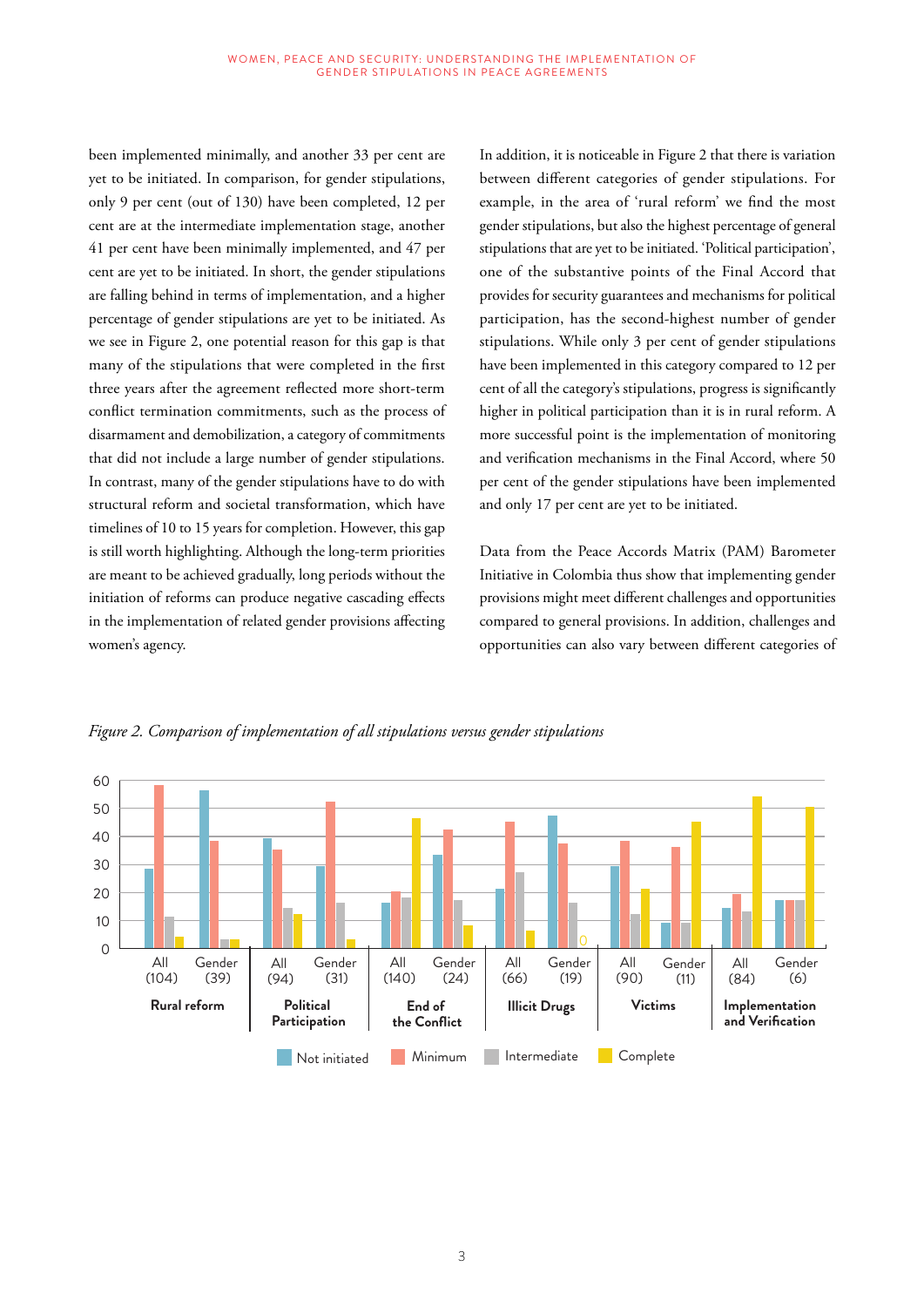gender stipulations. Below we provide qualitative assessments of this pattern by taking a closer look at three of the substantive areas that we identified above: a) rural reform; b) security guarantees and protection mechanisms for women social leaders and human rights defenders; and c) strengthening the participation of women throughout verification and monitoring.

#### **Stipulations on Rural Reform**

One of the pathways for economic recovery in societies emerging out of armed conflicts is the promotion of women's economic rights and access to resources, as pointed out by the UN Secretary-General in his report (2019/800, 16). The Final Accord is important, as it contains significant commitments to work towards structural transformation of the countryside, to resolve underlying conflict issues such as access to land, and to close inequality gaps for rural communities, especially for women, children, and ethnic peoples. One example of what this means in practice is the creation of the Land Fund. This fund is charged with distributing three million hectares over 12 years to benefit small-scale farmers, with an emphasis on rural women without land or with insufficient land. The creation of the Land Fund was an important step forward, as the normative framework included affirmative measures for the allocation of land to women and female-headed households. So far, however, only a small number of hectares has been distributed, and the fund's official allocation system has yet to become operational. One of the reasons why this is difficult is that the distribution of land to women should be accompanied by affirmative measures to improve their understanding of land and property rights and should also be accompanied by technical support so they can succeed in the use of this land. Additionally, the amount of land distributed per beneficiary, so far, is smaller in the case of female beneficiaries.

Another example of rural reform is the Development Programmes with a Territorial-Based Focus (PDET). These programmes involve 16 areas prioritized based on levels of poverty level, impact from the armed conflict, administrative institutional weakness, and presence of crops for illicit use and other illegal economies. The Final Accord stipulates that these programmes must include women and women's organizations in all their phases, from design to implementation and

monitoring. In the design phase, the consultation process was carried out through village and town meetings, building up to regional meetings. It became one of the largest participatory processes seen so far in the implementation of the Final Accord. In these meetings 65,000 women participated, accounting for 32.5 per cent of all participants. Some 4,606 of the initiatives that emerged out of this consultative process include a gender perspective.<sup>1</sup> It is important that this momentum be maintained in subsequent phases. Whilst the representation of women was an important element of the success of these local processes, the next challenge is to ensure that their voices are equally heard in the phase of local public policy and planning. Concretely, these 4,606 initiatives need to be prioritized in the development of the PDET actions plans. So far, these plans do not have an approved methodology that includes women or a gender-sensitive approach. Additionally, despite national-level efforts, there is no clear evidence of consistent inclusion in the realization of the PDET initiatives in the four-year local development plans, although the original initiatives were designed by the communities. While the rural reform initiatives and priorities carry the potential for transformative change with respect to women's access to resources and even ownership of land, the impact is likely to be diluted if the implementation process drags out over a long period of time.

#### **Stipulations on Security Guarantees for Social Leaders and Female Human Rights Defenders**

As demonstrated by the Secretary-General's 2019 report on WPS, female peacebuilders and human rights defenders at the local level must be better recognized and supported for their work on the "frontlines to prevent and resolve conflicts" (S/2019/800, 8). In the case of Colombia, ensuring their security remains a considerable challenge, in spite of the fact that the Final Accord contains explicit commitments to strengthen protection through affirmative actions for ethnic peoples and women. In rectifying this, it is central to note that threats directed at female leaders tend to be different from those directed against male leaders. These threats more often include references to women's bodies, including degrading insults of a sexual nature or aim at reinforcing stereotypes and traditional gender roles. Moreover, these threats and intimidation tactics are not only aimed at the women themselves but also at their families. The commitments made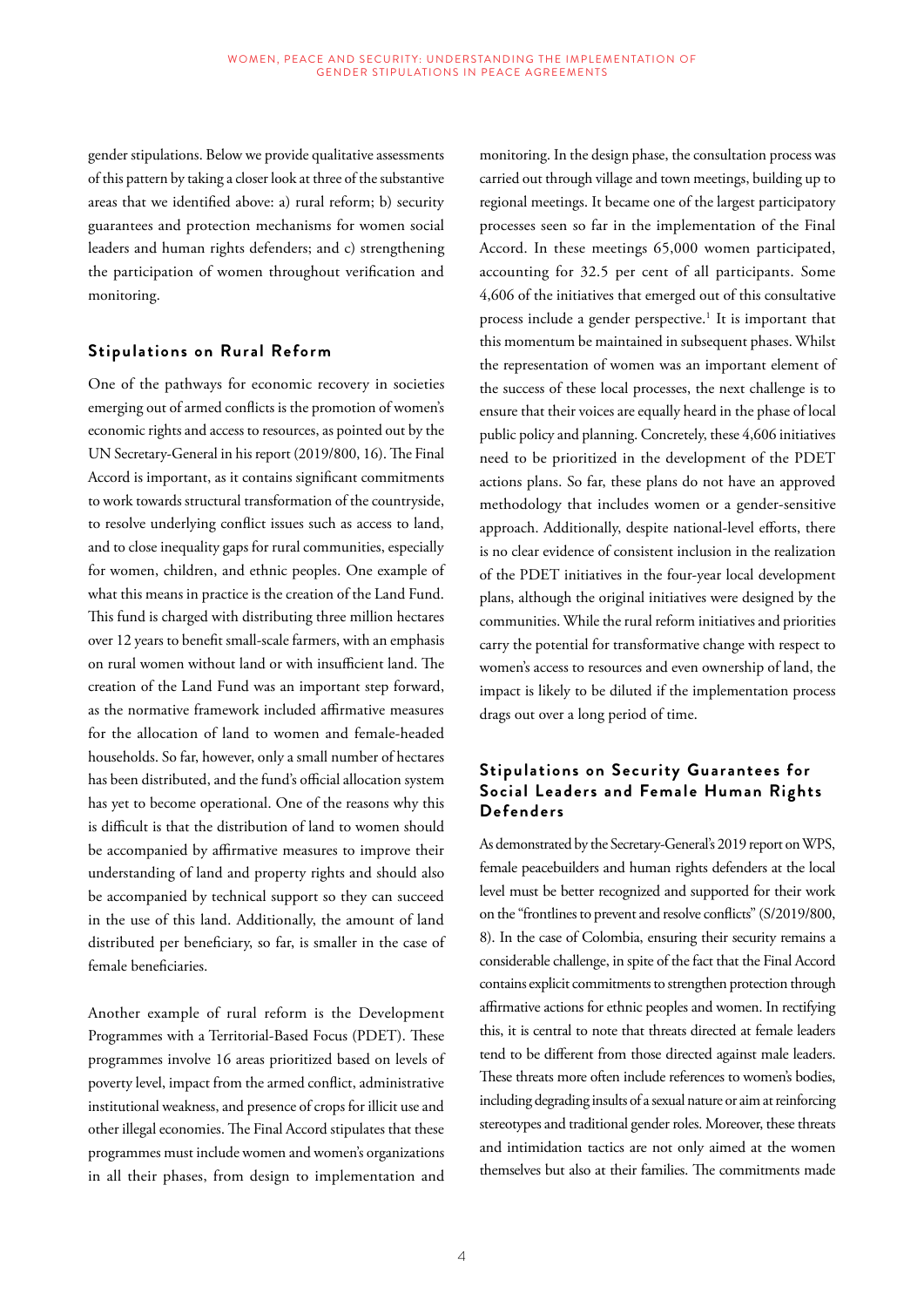in the agreement constitute an important opportunity to develop individual and collective prevention and protection measures that reflect the different risks that women face compared to men.

We must also recognize that risks can vary depending on what problem women leaders are seeking to address. For example, threats have been particularly severe in the case of the implementation of the National Comprehensive Programme for the Substitution of Crops Used for Illicit Purposes (also known as PNIS in Spanish). Here, women have been key allies for the State in its implementation efforts, as the leadership of women has encouraged families and communities to support the signing of local-level agreements for substitution programmes.2 The effect has been substantial. In the area of Putumayo, on the border between Colombia and Ecuador, over 20,000 families have signed agreements to substitute crops used for illicit purposes and to join the peace agreement programme, offering them alternative economic options.3 While this has come at the cost of exposing them and their families to new threats from armed groups,4 these women's groups are committed to continuing with the programme and looking for economic alternatives for income generation for their communities.

Finally, and centrally, in efforts to achieve effective prevention and protection, women themselves play a key part in their own security and that of society. For example, in the Cauca region, one women's group has been creating its own self-care protocols to ensure participants' safety whilst staying in the territory and working on peacebuilding efforts. As part of this exercise, women have made progress in establishing measures, developing a monitoring system to raise alerts about the local security situation, and serving as a primary source in the early warning system of the Ombudsperson's Office and local governmental institutions with responsibilities to guarantee safety<sup>5</sup>.

#### **Stipulations on Implementation and Verification**

An inclusive verification process is imperative not only for advancing the overall implementation process but also for sharing ownership with local, national, and international stakeholders. The Final Accord contains a large number of provisions designed to promote inclusion and ownership in monitoring and verification. Among these stipulations, two focus specifically on the implementation of gender

provisions by aiming to create both an international and a national mechanism. The International Accompaniment Group mechanism is made up of UN Women, the United Nations Special Representative of the Secretary-General on Sexual Violence in Conflict, the Women's International Democratic Federation (WIDF), and Sweden. In the Final Accord, international accompaniment is defined as 'an endeavour to contribute to strengthening the guarantees for the fulfilment of the agreements' and to 'support and endorse the joint efforts for the implementation'6 . This provision was fully implemented in the first year through the actions of the signatories of the Final Accord. Through the establishment of this mechanism, the intention was to invite the international community to fulfil their monitoring role and ensure their commitment and support for the peace process. The result of the mechanism's work has been better access to the policymaking process at the national level.

A milestone in policymaking has been the involvement of the Women's Special Forum: i.e. the national mechanisms that include representatives from national and regional women's organizations in the design of the indicators for a 15-year Framework Plan for Implementation and its systematic work to engage local governments. The Forum's mandate is to 'assist with monitoring the [gender] approach and guaranteeing the rights of women in the implementation'.7 Furthermore, the Forum acknowledges the role that women in civil society and their organizations have played in advocating for peace, both today and historically, as well as the experience of Colombian women and their organizations in peacebuilding. This has been a successful mechanism, as it has supported the participation of women from national and regional platforms in peace agreement pedagogy and has served as an accountability body. Nonetheless, the forum has faced challenges in sustaining a 'permanent dialogue' with the Commission to Monitor, Promote and Verify the Implementation of the Final Accord, due to its high-level political profile. Continued involvement in monitoring at the national and subnational levels should provide more opportunities for women's groups to influence the implementation process.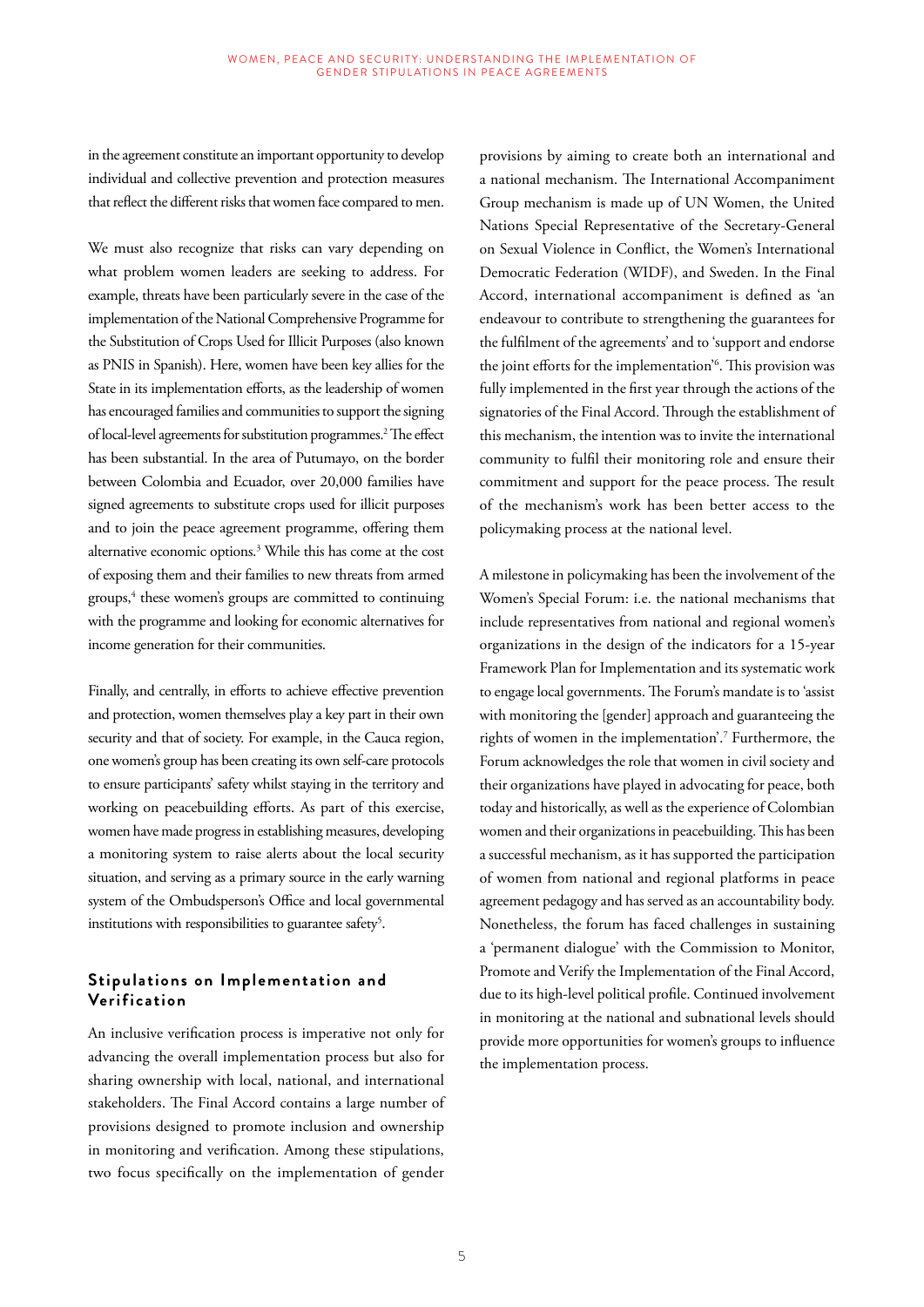#### **CONCLUSIONS AND IMPLICATIONS**

Recognizing the importance of the Peace Accords Matrix Barometer Initiative in Colombia, the UN Secretary-General notes that the lack of full implementation of gender stipulations is a challenge shared by several peace processes: for example, those in Libya and South Sudan (S/2019/800, 8). In addition, although the use of gender stipulations has grown over time, research indicates that the mere inclusion of gender stipulations in an agreement is not effective in improving gender equality or achieving durable peace in a post-war society.8 This research brief contributes to this debate by demonstrating that in the case of the Final Accord in Colombia – in many ways a model case of the inclusion of gender stipulations – these stipulations tend to have a lower level of implementation compared to many of the general provisions, indicating that we are not yet fully utilizing their potential.

In working to realize their potential, we must recognize that gender provisions are used to address a range of diverse issues. This research brief brings to light on how implementing different categories of gender stipulations entails different forms of challenges. Understanding this is key for moving toward the more impactful actions that the UN Secretary-General has called for. Some of these challenges pertain to the overall progress of the peace process. For example, provisions on rural reform in Colombia involve deeply transformative processes, and this is an area of implementation where progress so far has been very slow. For this reason, gender stipulations in this area are also lagging behind.

This indicates that gender stipulations sometimes face specific challenges compared to gender-neutral provisions. For example, when it comes to security for female leaders and human rights defenders, we must start from the realization that women face specific threats compared to their male counterparts, and the form and degree of threats vary depending on what issues women are seeking to address. A concrete example from Colombia concerns women's inclusion in successfully realizing crop substitution programmes. This example showed that developing effective measures to ensure the protection of both men and women is imperative. In this, women's own knowledge and efforts for societal security must be recognized. This brief also highlights the importance of considering the dynamics during the transition between phases of implementation. It is

critically important that commitments to women's meaningful inclusion be sustained throughout the reform process. This means that not only do women need to be included during the design of reform programmes but that reforms affecting them need to be prioritized and integrated into subsequent action plans to realize the intended effects.

Finally, concerning the implementation of gender stipulations in the area of monitoring and verification mechanisms, our research has found that both the international and the national mechanisms set up have contributed to increased access to political processes for women. However a remaining challenge concerns the extent to which these mechanisms are able to affect high-level political decision-making processes in the country. A further complication is discussed in Kroc Institute's fourth comprehensive report that sustaining women's participation might become an issue when implementation priorities shift from national to regional levels<sup>9</sup>. For this reason, it is essential to bolster the implementation of gender stipulations by amplifying the impact of the WPS agenda. To do so, women's organizations and networks in Colombia have long aimed to have the government adopt a National Action Plan (NAP).<sup>10</sup> As the UN Secretary-General points out, such mechanisms for the monitoring and verification of WPS reforms are key to their realization (S/2019/800, 3). The Colombian Government has declared it intends to create a NAP, as highlighted by the UN Security Council's Informal Expert Group on WPS, which visited Colombia on 14 September 2020. The Group's co-chairs – the Ambassadors of the Dominican Republic, Germany, and the UK – jointly recommended that the Council members support the Colombian government's intention to develop the NAP in a participatory and inclusive manner (see S/2020/899). A Colombian NAP could assist in forming an overarching picture of WPS-related implementation and complement women's inclusion in regular monitoring and verification mechanisms for the peace agreement implementation. In formulating such a NAP, the Peace Accords Matrix Barometer Initiative can be useful as it demonstrates the importance of inclusive processes in developing the methodological rigour necessary to measure WPS in peace implementation progress.